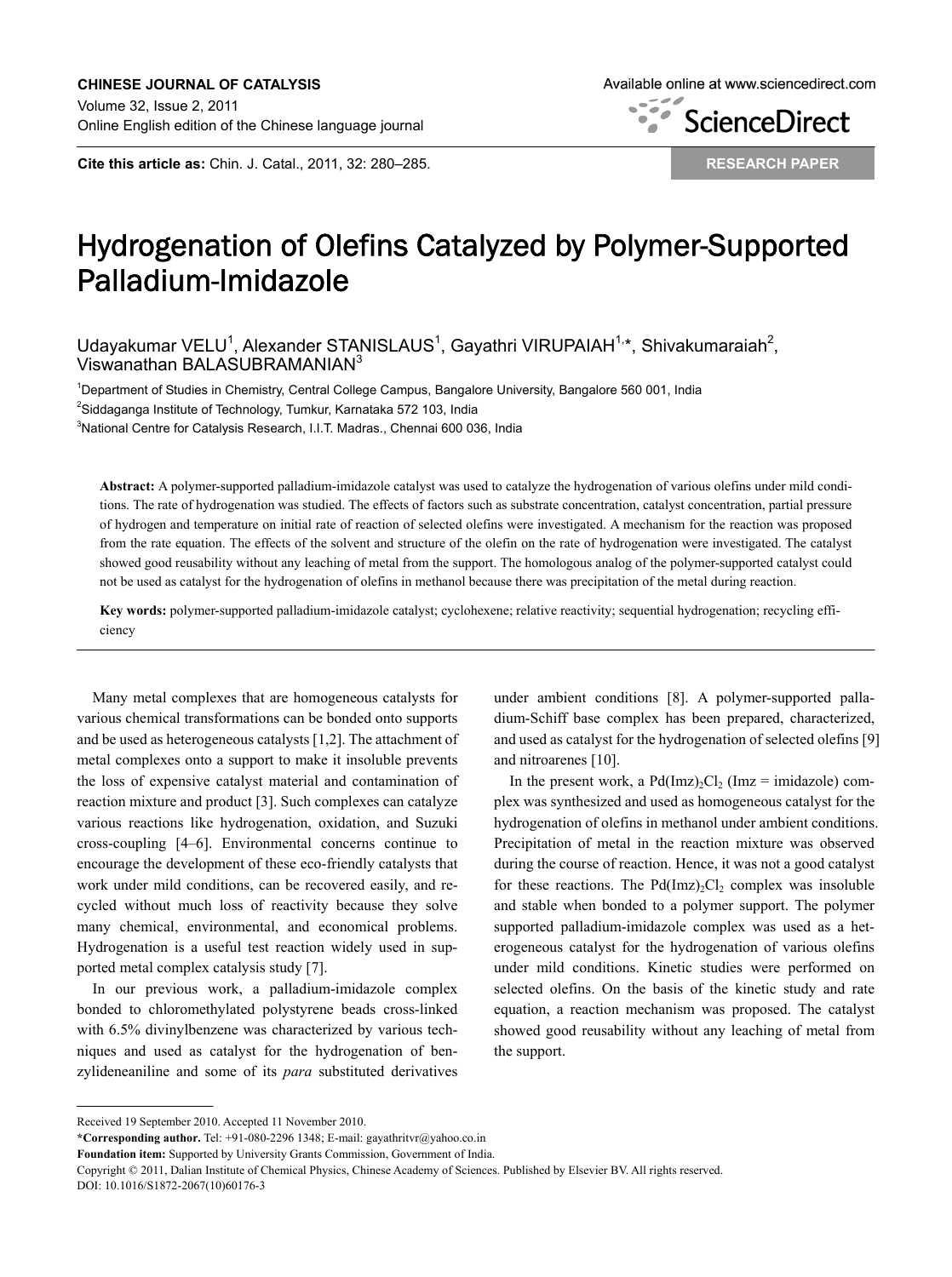

**Scheme 1.** Polymer-supported palladium-imidazole complex.

## 1 Experimental

#### **1.1 Synthesis of the catalyst**

Chloromethylated polystyrene beads cross-linked with 6.5% divinylbenzene was donated by Thermax India Ltd., Pune, India. The solvents and all other reagents were purified before use.

The polymer-supported palladium-imidazole complex (Scheme 1) was prepared by the procedure described in our earlier publication [8]. The  $Pd(Imz)_{2}Cl_{2}$  complex was prepared according to a literature report [11].

### **1.2 Hydrogenation of olefins**

In a typical hydrogenation experiment, the catalyst was added along with the solvent into a glass reactor, flushed with hydrogen and evacuated. Water was circulated at a desired temperature from a thermostat through the outer jacket of the reactor and that of the hydrogen gas burette. A known quantity of the substrate was injected and the system was opened to the hydrogen gas burette. The reactions were monitored by the hydrogen uptake at set intervals of time. At the end of the each reaction, the catalyst was separated by filtration and the products were identified by GC and GC-MS techniques. A blank reaction was also done in the absence of catalyst. GC data were obtained with a Shimadzu GC with BP5 capillary column. GC-MS data were obtained using a Shimadzu GC-MS QP5050A with BP5 column.

# 2 Results and discussion

The initial rates of hydrogenation of the various olefins were determined from the slope of the plot of volume of hydrogen uptake as a function of time. The effects of various parameters on the rate of reaction were investigated.

# **2.1 Effect of solvent on the rate of hydrogenation of cyclohexene**

Polarity, coordinating ability of the solvent with the catalyst, capacity to swell the polymer support, and hydrogen solubility in the solvent can influence the rate of hydrogenation. To study the effect of solvents, hydrogenation of cyclohexene was carried with constant concentrations of [Cyclohexene] =  $6.67 \times$ 

**Table 1** Hydrogenation of cyclohexene in various solvents

| Solvent                  | Initial rate $\times 10^{-4}$ (mol/(L·min)) |
|--------------------------|---------------------------------------------|
| Methanol                 | 9.56                                        |
| Ethanol                  | 9.38                                        |
| Toluene                  | 5.68                                        |
| Tertahydrofuran          | 5.26                                        |
| Acetone                  | 5.07                                        |
| <b>Benzene</b>           | 3.38                                        |
| Dimethyl sulfoxide       | 0.96                                        |
| Dimethylformamide        | 0.89                                        |
| 75% methanol-25% benzene | 8.96                                        |
| 50% methanol-50% benzene | 7.91                                        |
| 25% methanol-75% benzene | 6.86                                        |

 $10^{-2}$  mol/L and [Catalyst] =  $5.92 \times 10^{-3}$  mol/L (calculated based on Pd), at temperature =  $30^{\circ}$ C, 79.5 kPa hydrogen pressure using 30 ml of different solvents (Table 1). The results revealed that the polar solvents favored the hydrogenation reaction. Methanol, which is polar and has good hydrogen solubility [12], shows the highest rate of reaction. Better swelling of the supported catalyst in methanol can be another reason for the high rate of reaction [8,13]. Dimethylformamide and dimethyl sulfoxide, although polar, can coordinate strongly and irreversibly with the catalyst and hindered the coordination of hydrogen and olefin with the catalyst, resulting in very low rates of reaction. Since a higher reaction rate was observed in methanol, further studies were carried out with methanol. The effect of increased benzene concentration in the reaction medium was also studied. The results are included in Table 1 [14–16].

#### **2.2 Reaction kinetics and mechanism**

Kinetic studies were carried out using cyclohexene (cyclic olefin), diethylmaleate (DEM), and diethylfumarate (DEF) (internal olefin, geometric isomers) as substrates.

# **2.2.1 Effect of catalyst concentration on the rate of hydrogenation**

The order of reaction, calculated from the slope of the plot of log(Initial rate) against log[Catalyst], revealed that the initial rate of hydrogenation for all the substrates was first order in catalyst concentration in the range  $1.46 \times 10^{-3}$  to  $7.40 \times 10^{-3}$ mol/L, at constant [Substrate] =  $6.67 \times 10^{-2}$  mol/L, 79.5 kPa hydrogen pressure, temperature =  $30^{\circ}$ C, and with 30 ml methanol (Fig. 1)  $[16]$ .

# **2.2.2 Effect of substrate concentration on the rate of hydrogenation**

The effect of substrate concentration on the rate of reaction was studied by varying the substrate concentration in the range  $3.3 \times 10^{-2}$  to  $16.7 \times 10^{-2}$  mol/L at constant [Catalyst] = 5.92  $\times$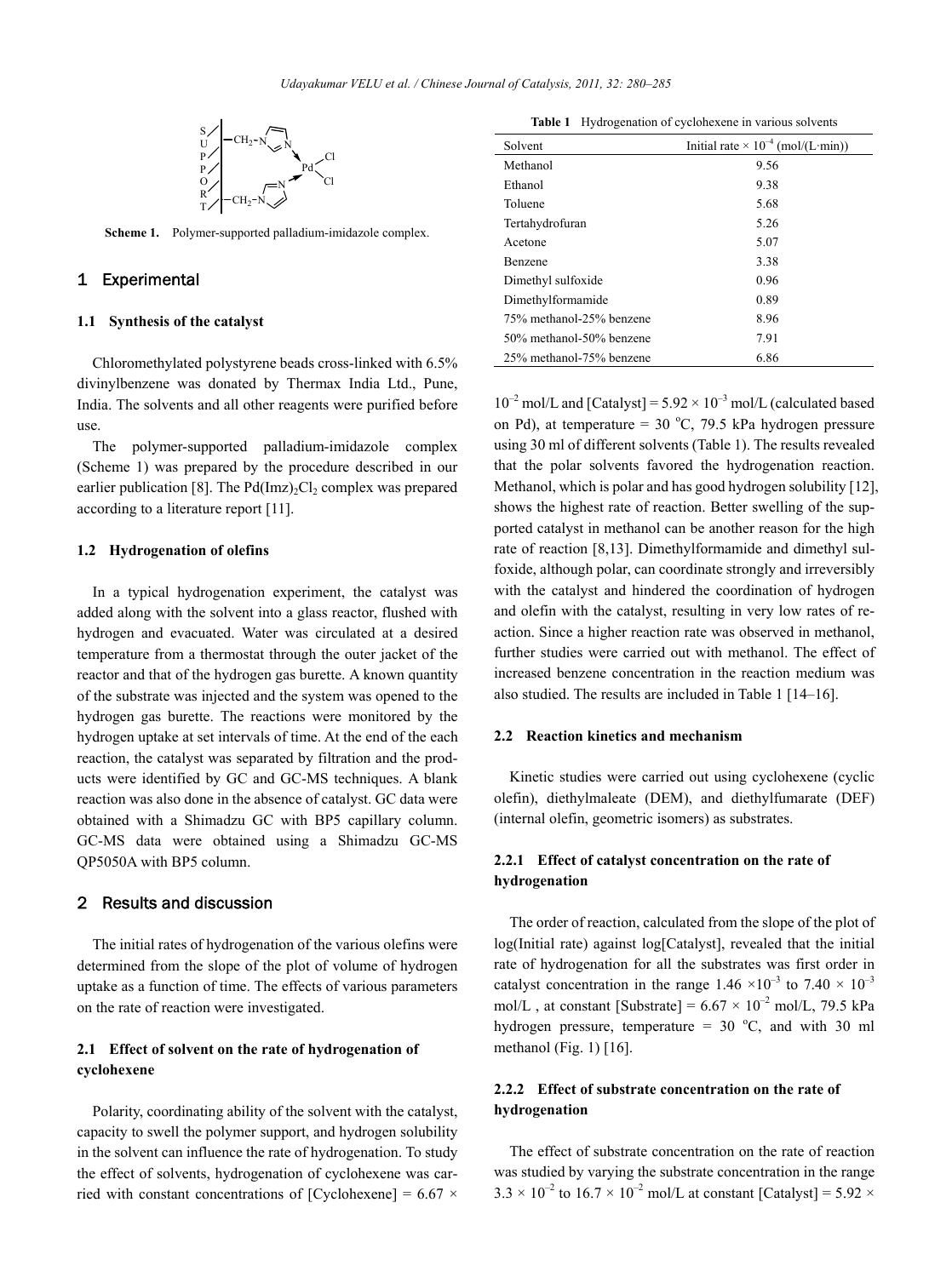

Fig. 1. Dependency of initial rate of hydrogenation on catalyst concentration.

 $10^{-3}$  mol/L, temperature = 30 °C, 79.5 kPa pressure of hydrogen, and with 30 ml methanol. The slope obtained from the plot of log(Initial rate) against log[Substrate] revealed that the reaction followed first order kinetics in the substrate concentration range  $3.3 \times 10^{-2}$  to  $1.0 \times 10^{-1}$  mol/L (Fig. 2). Above this range, the initial rate of reaction followed fractional order [16,17]. This can be attributed to the fact that as the catalyst concentration was constant, all the catalyst would have been used by the substrate and there was insufficient catalyst at higher concentrations of the substrate.

## **2.2.3 Effect of partial pressure of hydrogen on the rate of hydrogenation**

A range of partial pressures of hydrogen was obtained by mixing pure nitrogen and hydrogen in a gas burette with the



**Fig. 2.** Dependence of initial rate of hydrogenation on substrate concentration.



**Fig. 3.** Dependency of initial rate of hydrogenation on partial pressure of hydrogen.

total pressure of the mixture of gases as  $1.0 \times 10^5$  Pa. The concentration of dissolved hydrogen in the solvent was calculated using Henry's law [14,18]. Hydrogenation was carried out in the hydrogen concentration range  $1.52 \times 10^{-3}$  to 3.04  $\times$  $10^{-3}$  mol/L with constant [Catalyst] =  $5.92 \times 10^{-3}$  mol/L, [Substrate] =  $6.67 \times 10^{-2}$  mol/L, temperature = 30 °C, 30 ml methanol. The order of reaction obtained from the slope of the plot of log(Initial rate) against log[Hydrogen] was first order (Fig. 3) [19].

On the basis of the kinetic studies, a reaction mechanism (Scheme 2) and rate equation (Eq. (1)) were proposed [18]. In this proposed mechanism, the alkene initially forms a  $\pi$ -complex intermediate in a reversible manner with the polymer-supported catalyst. This intermediate reacts with hydrogen to form a dihydrido complex to subsequently form an alkyl-palladium complex that then undergoes reductive elimination reaction to yield the alkane.

$$
Rate = \frac{Kk_1[Calayst][Substrate][H_2]}{1 + K[Substrate]}
$$
 (1)

The deduced rate equation (Eq. (1)) described the experimental data reasonably well. In Eq. (1), *K* is the equilibrium constant for the reversible reaction, and  $k_1$  is the rate constant for the rate determining step. Equation (1) is consistent with that the reaction follows first order with catalyst concentration and partial pressure of hydrogen, and follows first order with respect to substrate concentration in its lower concentration range and fractional order at higher substrate concentrations. The lines in Fig. 1 and Fig. 2 are parallel, which revealed that cyclohexene (cyclic olefin), DEM, and DEF (linear internal olefins, geometric isomers) follow the same reaction mecha-



**Scheme 2.** Mechanism for the hydrogenation.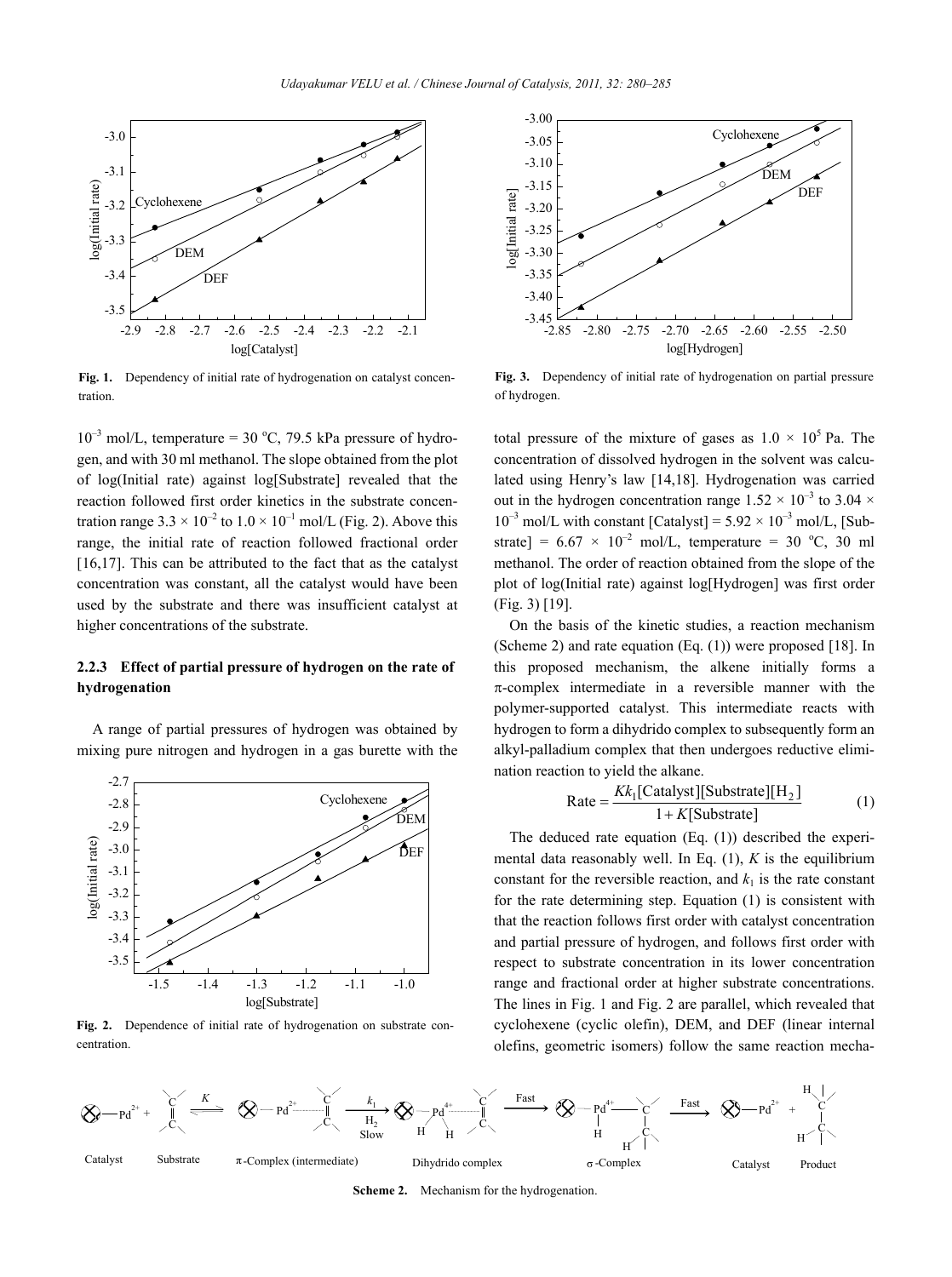

**Fig. 4.** Arrhenius plot for the hydrogenation reaction.

nism for hydrogenation (Scheme 2) under the studied conditions.

#### **2.2.4 Effect of temperature on the rate of hydrogenation**

Hydrogenation reactions were carried out in the temperature range 30 to 50 °C with constant  $[{\rm Catalyst}] = 5.92 \times 10^{-3}$  mol/L, [Substrate] =  $6.67 \times 10^{-2}$  mol/L, 79.5 kPa pressure of hydrogen, and 30 ml methanol. An increase in the rate of reaction with temperature was observed. The activation energies found from the Arrhenius plot (Fig. 4) and activation entropy are tabulated in Table 2 [16]. The negative activation entropy values indicated that the adsorption of the substrate on the catalyst surface resulted in the loss of three translational degrees of freedom and the adsorbed complex probably had only three vibrational degrees of freedom. This type of interaction may facilitate hydrogenation.

# **2.3 Effect of olefin structure on its reactivity for hydrogenation**

The structure, position of the double bond, and substituents around the double bond of the olefin have a remarkable influence on the hydrogenation reactivity. To study the influence of the structure of olefin on the rate of hydrogenation, some open-chain and cyclic olefins were used as substrate. 1-Hexene, 1-heptene, 1-octene (open-chain terminal olefins), diethylmaleate, diethylfumarate (open-chain internal olefins with carbon-carbon double bond in conjugation with two ester groups, geometric isomers), ethyloleate (internal olefin with

**Table 2** Activation energy and activation entropy for the hydrogenation reaction

| Substrate   | Activation<br>energy $(kJ/mol)$ | Activation entropy<br>$(J/(K \cdot mol))$ |
|-------------|---------------------------------|-------------------------------------------|
| Cyclohexene | 42                              | $-170$                                    |
| <b>DEM</b>  | 48                              | $-150$                                    |
| DEF         | 49                              | $-152$                                    |

**Table 3** Relative reactivities of the olefins for the hydrogenation reaction

| Substrate           | Initial rate $\times 10^{-4}$<br>(mol/(L·min)) | Relative<br>reactivity <sup>*</sup> |  |
|---------------------|------------------------------------------------|-------------------------------------|--|
| 1-Hexene            | 11.6                                           | 100                                 |  |
| 1-Heptene           | 9.7                                            | 84                                  |  |
| 1-Octene            | 7.5                                            | 65                                  |  |
| Cyclohexene         | 9.5                                            | 82                                  |  |
| Cyclooctene         | 5.6                                            | 49                                  |  |
| Ethyloleate         | 9.1                                            | 79                                  |  |
| Diethylmaleate      | 8.9                                            | 77                                  |  |
| Diethylfumarate     | 7.4                                            | 64                                  |  |
| 2,5-Norbornadiene   | 12.5                                           | 108                                 |  |
| 1,5-Cyclooctadiene  | 8.7                                            | 75                                  |  |
| 1,3- Cyclooctadiene | 10.1                                           | 87                                  |  |
|                     |                                                |                                     |  |

\* Using initia1 rate of hydrogenation of 1-hexene = 100.

long chain), cyclohexene, cyclooctene (cyclic olefins), 1,5-cyclooctadiene, 2,5-norbornadiene (non-conjugated cyclic dienes), 1,3-cyclooctadiene (conjugated cyclic diene) were chosen as substrates. The relative activities of the various olefins and their initial rates of hydrogenation were studied under identical conditions: [Substrate] =  $6.67 \times 10^{-2}$  mol/L, [Catalyst] =  $5.92 \times 10^{-3}$  mol/L, 79.5 kPa hydrogen pressure, at 30 °C temperature and with 30 ml methanol. The data are listed in Table 3.

The reactivity of the olefins (Table 3) can be interpreted on the basis of the complex formation ability of the olefin with the catalyst (Scheme 2) [20]. The structure, position of the double bond, and substituents around the double bond of the olefin can influence its ability to form a complex with the catalyst, which determines the reactivity.

### **2.3.1 Effect of olefin chain length**

The increase in the chain length of the olefin did not facilitate activating the olefin double bond, but caused steric hindrance in forming the complex with the catalyst and thereby caused a decrease in reactivity. The hydrogenation reactivity followed the order: 1-hexene  $> 1$ -heptene  $> 1$ -octene [17]. This may be due to that the electronic inductive effect is not significant beyond three  $\sigma$ -bonds in the olefin chain.

#### **2.3.2 Effect of olefin ring size**

Hydrogenation of cyclohexene and cyclooctene were carried out to establish the influence of ring size on reactivity. The increase in ring size of a cyclic olefin decreased the rate of hydrogenation, as reflected in the relative reactivity. The lower activity of cyclooctene was attributed to the larger ring size, as a larger ring size decreases the complexing ability of the cyclooctene with the catalyst due to steric hindrance. Different authors using various catalysts have reported different reactivity  $[21,22]$ . The order of reactivity 1-hexene > cyclohexene >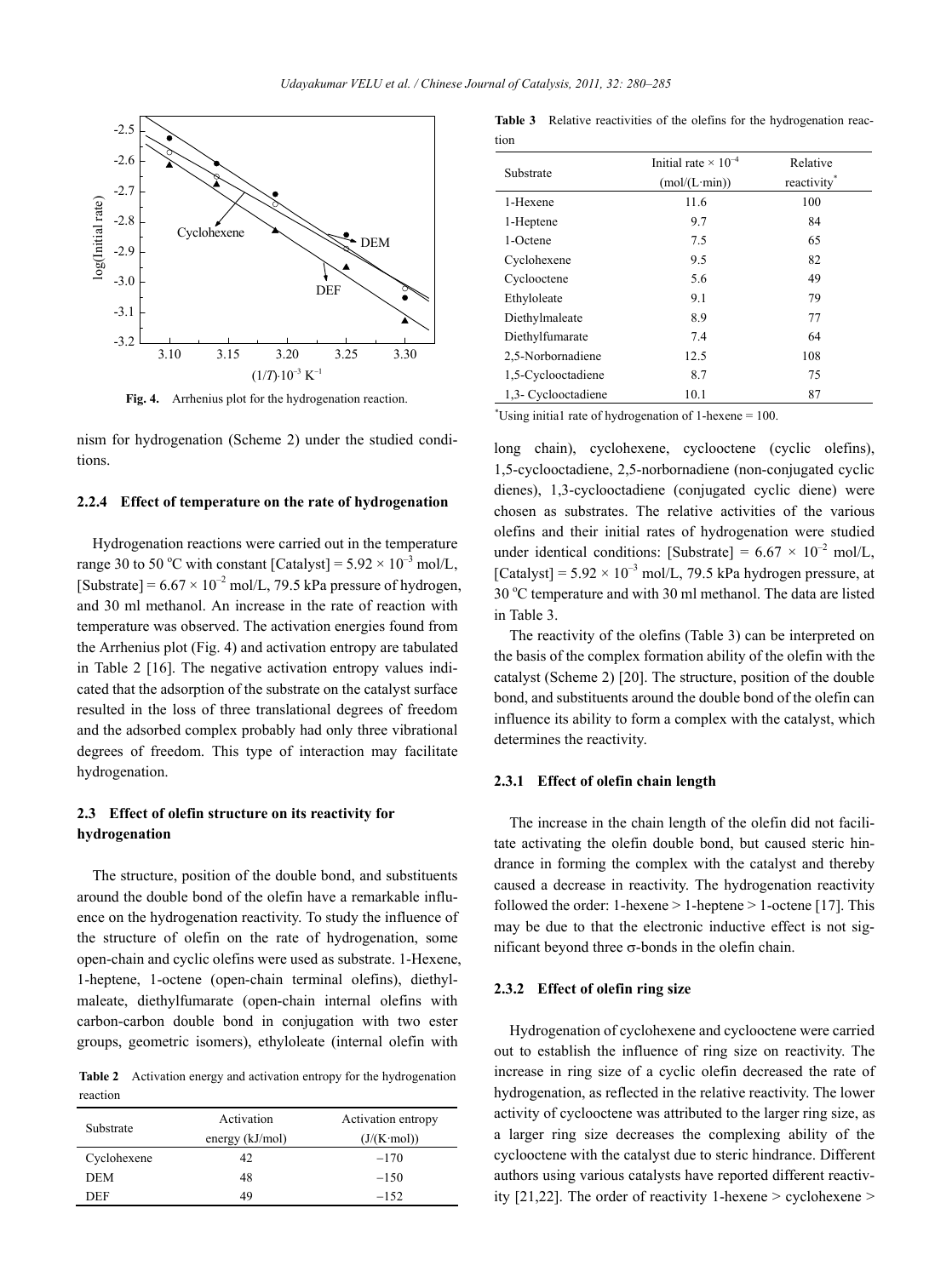1-octene > cyclooctene revealed that the reactivity of olefins decreases on moving from linear terminal alkenes to cyclic olefins.

# **2.3.3 Effect of position of the carbon-carbon double bond in the alkene chain**

The position of the carbon-carbon double bond in the alkene chain can affect its reactivity. An internal double bond in the olefin has a larger steric hindrance for complex formation with the catalyst. Hence the hydrogenation of an internal olefin like ethyloleate is more difficult than that of a terminal olefin like 1-hexene.

## **2.3.4 Reaction with** *cis***-***trans* **isomers**

On the basis of symmetry, one would expect *cis* alkenes to possess more basic pi character than their *trans* isomer. *Cis-*isomer diethylmaleate was hydrogenated faster than *trans*-isomer diethylfumarate [23].

#### **2.3.5 Reactivity of dienes**

Dienes may form chelate complexes with the catalyst and the reactivity of these dienes depends on the ability of the diene to form a complex with the catalyst. In case of the non-conjugated dienes 1,5-cyclooctadiene and 2,5-norbornadiene (NBD), the relative reactivity was a function of ring strain. The higher double bond strain in NBD facilitates easy complex formation with the catalyst and promotes hydrogenation. GC and GC-MS analysis of hydrogenation of NBD revealed the sequential hydrogenation of its double bonds (Fig. 5) [24,25] and the reaction was very fast at the beginning. The



**Fig. 5.** Sequential hydrogenation of NBD. [Catalyst] =  $5.92 \times 10^{-3}$ mol/L, [NBD] =  $6.67 \times 10^{-2}$  mol/L, 79.5 kPa hydrogen pressure, temperature =  $30^{\circ}$ C,  $30$  ml methanol.

**Table 4** Percentage conversion of various olefins for the hydrogenation reaction

| Substrate          | Product             | Conversion <sup>®</sup><br>(%) |
|--------------------|---------------------|--------------------------------|
| 1-Hexene           | $n$ -hexane         | 97                             |
| 1-Heptene          | heptane             | 82                             |
| 1-Octene           | octane              | 96                             |
| Cyclohexene        | cyclohexane         | 91                             |
| Cyclooctene        | cyclooctane         | 97                             |
| Ethyloleate        | ethyl octadecanoate | 90                             |
| Diethylmaleate     | diethyl succinate   | 82                             |
| Diethylfumarate    | diethyl succinate   | 95                             |
| 2,5-Norbornadiene  | norbornane          | 96                             |
| 1,5-Cyclooctadiene | cyclooctane         | 97                             |
| 1,3-Cyclooctadiene | cyclooctane         | 96                             |

\* As per GC analysis.

initial stage of reaction was more selective to norbornene (NBE) and very small amount of norbornane (NBA) was observed in the reaction mixture. Subsequently, NBE was hydrogenated to NBA only when most of the NBD was converted to NBE. This high selectivity for NBD may be due to selective adsorption and/or easy complex formation of NBD with the catalyst. The conjugated diene 1,3-cyclooctadiene was hydrogenated at a faster rate relative to non-conjugated 1,5-cyclooctadiene.

The conversions of various olefins obtained by GC under the reaction conditions of [Substrate] =  $6.67 \times 10^{-2}$  mol/L, [Cata- $\text{lyst}$ ] = 5.92  $\times$  10<sup>-3</sup> mol/L, 30 ml methanol, 30 °C temperature, 79.5 kPa hydrogen pressure are tabulated in Table 4.

#### **2.4 Recycling efficiency of the catalyst**

The catalyst was recycled six times using cyclohexene as substrate with constant [Cyclohexene] =  $6.67 \times 10^{-2}$  mol/L, [Catalyst] =  $5.92 \times 10^{-3}$  mol/L, 30 ml methanol, 30 °C temperature, and 79.5 kPa hydrogen pressure. The initial rate remained almost constant over six cycles without significant loss of catalytic activity (Table 5). The palladium content of the catalyst estimated using an atomic absorption spectrophotometer after six cycles was found to be almost the same as that of the fresh catalyst. When an estimate of metal content was carried out for the reaction mixture at the end of each cycle, no metal was present in the solution, revealing no metal leaching from the support.

**Table 5** Recycling efficiency of the catalyst

| Cycle | Initial rate $\times 10^{-4}$ (mol/(L·min)) |  |
|-------|---------------------------------------------|--|
| Fresh | 9.56                                        |  |
|       | 9.55                                        |  |
| 2     | 9.55                                        |  |
| 3     | 9.54                                        |  |
| 4     | 9.54                                        |  |
| 5     | 9.53                                        |  |
| 6     | 9.52                                        |  |